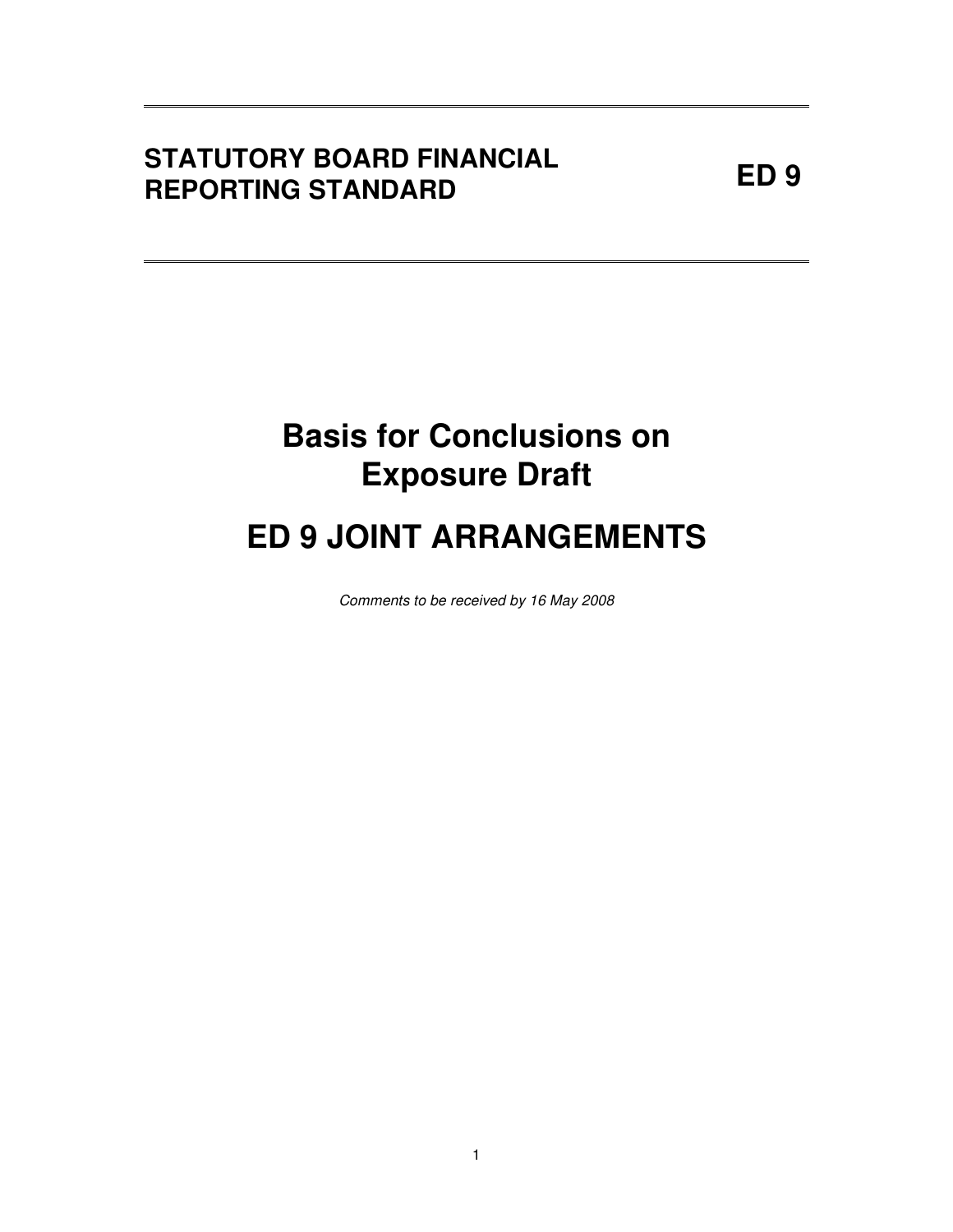### **CONTENTS**

|                                                                | paragraphs       |
|----------------------------------------------------------------|------------------|
| <b>BASIS FOR CONCLUSIONS</b><br><b>ED 9 JOINT ARRANGEMENTS</b> |                  |
| <b>INTRODUCTION</b>                                            | BC1-BC4          |
| THE PROBLEMS WITH SB-FRS 31                                    | <b>BC5-BC14</b>  |
| The problem                                                    | <b>BC8-BC14</b>  |
| The proposals                                                  | <b>BC15-BC18</b> |
| THE LOSS OF JOINT CONTROL                                      | <b>BC19</b>      |
| INT SB-FRS 13 INCORPORATED INTO THE DRAFT SB-FRS               | <b>BC20-BC21</b> |
| <b>DISCLOSURE</b>                                              | <b>BC22-BC23</b> |
| ASSESSMENT OF NET BENEFITS                                     | <b>BC24</b>      |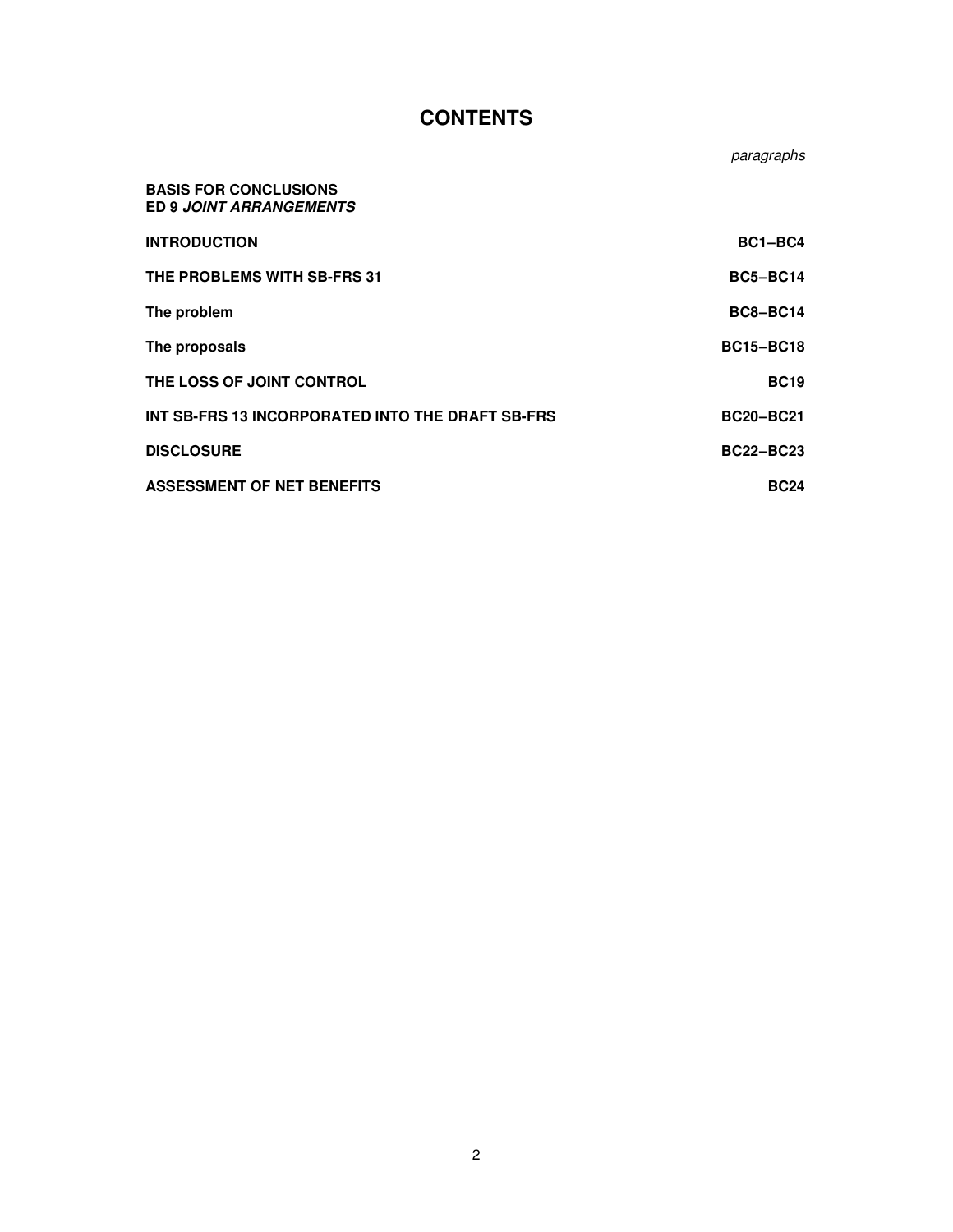### **Basis for Conclusions on ED 9 Joint Arrangements**

This Basis for Conclusions accompanies, but is not part of, the draft SB-FRS.

#### **Introduction**

- BC1 This Basis for Conclusions summarises the considerations in reaching the conclusions in ED 9 Joint Arrangements.
- BC2 ED 9 results from the IASB's Short-term Convergence project. The project is being conducted jointly by the IASB with the United States standard-setter, the Financial Accounting Standards Board (FASB). The project was added to the Board's agenda to reduce differences between IFRSs and US generally accepted accounting principles (GAAP) that are capable of resolution in a relatively short time and can be addressed outside of major projects.
- BC3 This part of the Short-term Convergence project relating to joint arrangements was undertaken by the IASB. The proposals were not deliberated by the FASB. The objective of the project is to improve financial reporting for those activities within the scope of SB-FRS 31 Interests in Joint Ventures. The proposals in the exposure draft are concerned principally with remedying two aspects of SB-FRS 31 that was considered an impediment to high quality reporting of joint arrangements—namely, that the form of the arrangement is the primary determinant of the accounting and that an entity has a choice of accounting treatment for interests in jointly controlled entities.
- BC4 Not all of the requirements in SB-FRS 31 had been reconsidered. For example, it did not reconsider the equity method, nor did it reconsider the scope exclusion for venture capital organisations, mutual funds, unit trusts and similar entities. Accordingly, this Basis for Conclusions does not discuss requirements of SB-FRS 31 that was not reconsidered. When the Basis for Conclusions on the SB-FRS arising from this exposure draft was developed, it was intended to include relevant paragraphs from the Basis for Conclusions on SB-FRS 31.

#### **The problems with SB-FRS 31**

- BC5 The two main concerns that were addressed in the exposure draft are to change from treating the form of the arrangement as the most significant factor in determining the accounting, and to eliminate the choice of accounting that SB-FRS 31 offers.
- BC6 Accounting for interests in joint arrangements in accordance with SB-FRS 31 follows the form of an arrangement (ie the accounting can differ depending on whether a legal entity is established). It was acknowledged that the form of an arrangement affects the rights and responsibilities of an entity. For example, an entity might transfer an asset that it owns into an entity that it controls with the effect that the owner has limited its liability in relation to that asset by using a legal structure. Equally, however, an owner could reverse the effects of that legal structure through guarantees or indemnities.
- BC7 SB-FRS 31 permits a choice of using the equity method or proportionate consolidation to account for interests in jointly controlled entities. It has been indicated that it will exclude options of accounting treatment from accounting standards when possible. Such options can lead to similar transactions being accounted for in different ways and, therefore, impair comparability.

#### **The problem**

BC8 The accounting requirements of SB-FRS 31 can lead to the recognition of assets that are not controlled and liabilities that are not obligations. When a party to an arrangement has joint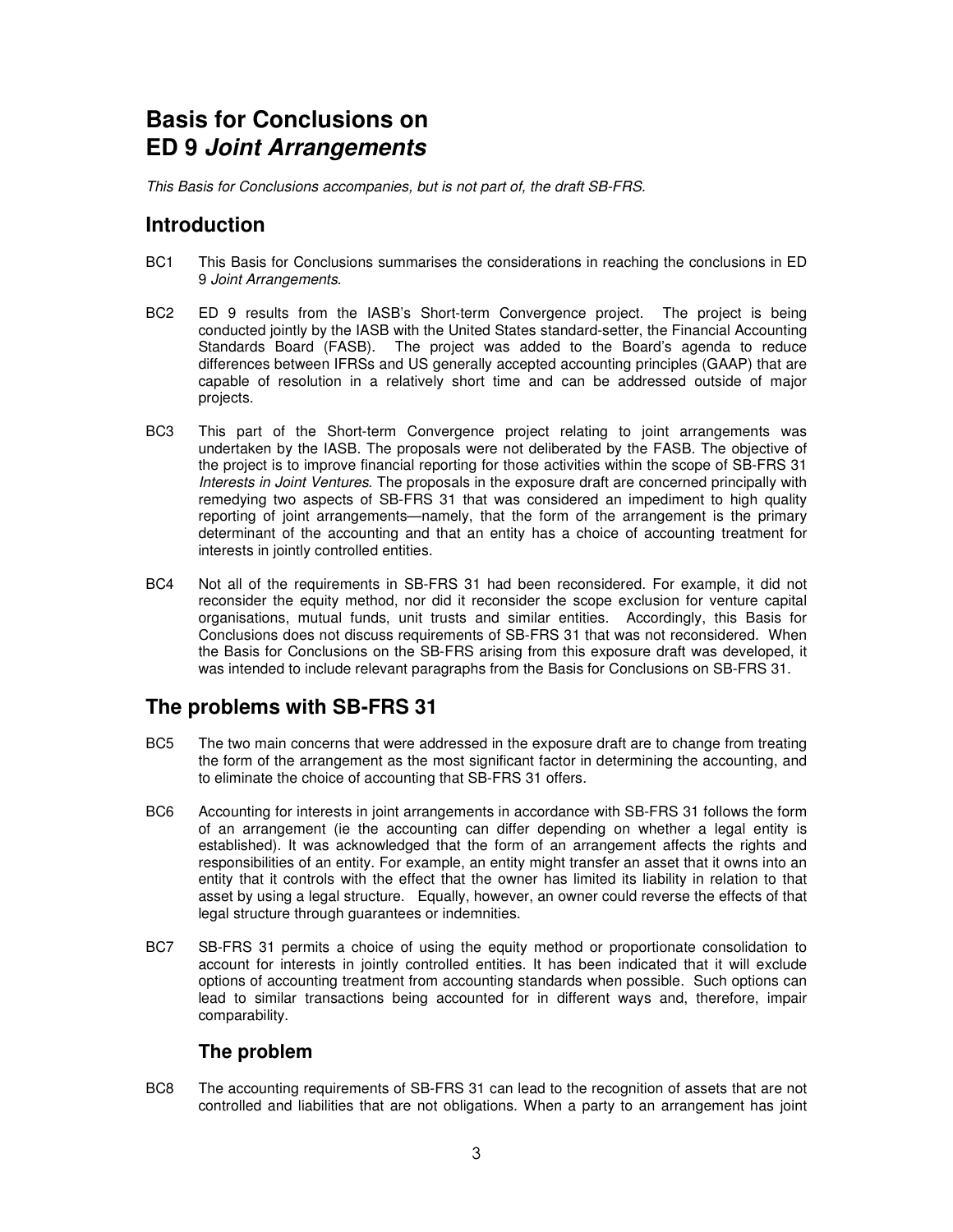control of an entity, it shares control of the activities of the entity. It does not, however, control each asset nor does it have a present obligation for each liability of the jointly controlled entity. Rather, each party has control over its investment in the entity. If the party uses proportionate consolidation to account for its interest in a jointly controlled entity, it recognises as assets and liabilities a proportion of items that it does not control or for which it has no obligation. These supposed assets and liabilities do not meet the definition of assets and liabilities in the Framework. The Framework (paragraph 49) defines an asset as 'a resource controlled by the entity …' and a liability as 'a present obligation of the entity …'. Consequently, the amounts recognised are not a faithful representation of the entity's assets and liabilities.

- BC9 It was concluded that proportionate consolidation is not an appropriate method of accounting for jointly controlled entities. Recognising a proportionate share of each asset and liability of an entity is not consistent with the Framework, which defines assets in terms of exclusive control and liabilities in terms of present obligations. It leads to the recognition of amounts that do not represent faithfully an entity's assets and liabilities. For example, it could lead to a venturer recognising cash balances that it does not have the ability to direct or deploy, and from which it cannot obtain benefit, without consultation with other parties. Proportionate consolidation might generate information similar to recognising contractual rights and obligations, but that is by coincidence rather than by design.
- BC10 In addition, SB-FRS 31 can lead to an entity not recognising its assets and liabilities. When a jointly controlled entity is similar in substance to jointly controlled operations or jointly controlled assets, a party controls assets and has obligations relating to the activities of the joint arrangement. These assets and liabilities should be recognised in the party's financial statements. However, if the party accounts for such jointly controlled entities using the equity method (because SB-FRS 31 emphasises the form of the arrangement), the party does not recognise the assets that it controls and its liabilities.
- BC11 Therefore, it was also concluded that recognising a net interest in a joint arrangement (for example, when using the equity method) is not appropriate when the parties have contractual rights and obligations relating to individual assets and liabilities of the joint arrangement.
- BC12 Some argue that proportionate consolidation is a practical way to present a venturer's interest in a joint venture, particularly when the activities of the venture are an integral part of the venturer's operations. Despite its conceptual flaws, their view is that proportionate consolidation better meets the information needs of users of financial statements by providing a better representation of the performance of an entity's management and an improved basis for predicting future cash flows. It was noted these arguments but concluded that the practical argument does not refute the fundamental inconsistency with the Framework. It was believed that it is misleading for users of financial statements if an entity recognises as assets items that are not controlled, and as liabilities items that are not present obligations, and presents these together with items that it controls or items that are present obligations.
- BC13 It was viewed that the enhanced disclosure requirements of the proposed SB-FRS would provide better information about the assets and liabilities of a joint venture than is provided by using proportionate consolidation. An entity presents, in its statement of financial position, a proportion of each asset and liability of jointly controlled entities when using proportionate consolidation. However, it is not possible to distinguish which assets the entity controls from those that the entity has the ability to direct and deploy only on agreement by other parties. The exposure draft proposes the disclosure of summarised financial information for all individually material joint ventures to help meet the needs of users of financial statements.
- BC14 It was also considered the views of some who point out that joint control and significant influence are different. They argue that it is inappropriate to account for an associate and a joint venture in the same way, using the equity method. Although it was acknowledged that significant influence and joint control are different, the equity method has been used to account for joint ventures in jurisdictions around the world for many years. The consideration of the equity method, and any alternative to it, is outside the scope of this short-term project.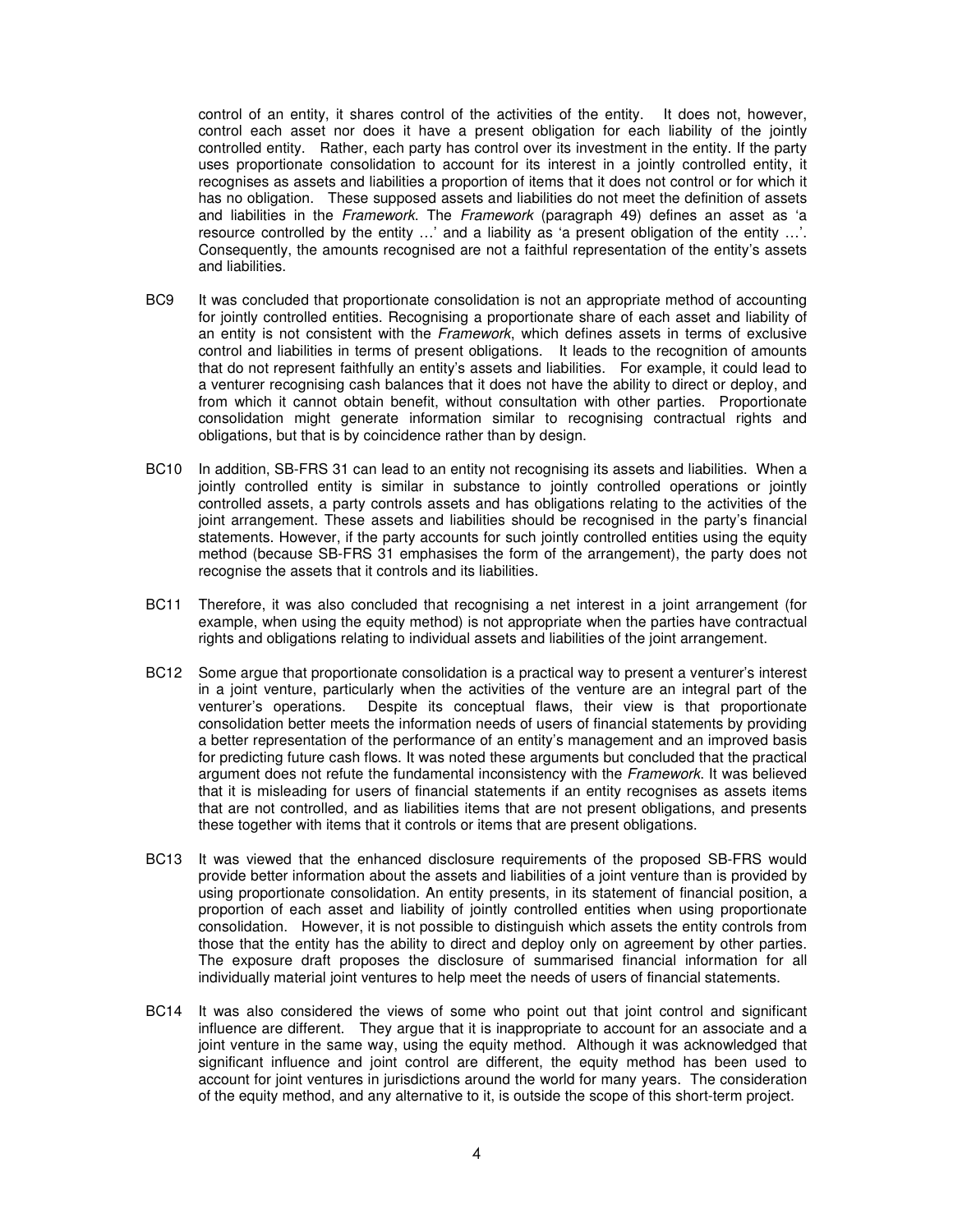#### **The proposals**

- BC15 It was therefore proposed to eliminate proportionate consolidation. It was proposed that a party to a joint arrangement should recognise its contractual rights and obligations arising from the arrangement. In meeting this principle, the descriptors of joint arrangements in SB-FRS 31 require change so that the focus of the SB-FRS is not on the form of an arrangement.
- BC16 It was proposed to use 'joint arrangement', rather than 'joint venture', to describe joint activities subject to the requirements of the SB-FRS. It was also proposed that 'jointly controlled operations' and 'jointly controlled assets' should be described as 'joint operations' and 'joint assets'. The exposure draft retains 'joint venture' to describe joint arrangements that are subject to joint control and in which the parties have an interest only in a share of the outcome of the economic activities.
- BC17 The proposed definition of a joint arrangement requires shared decision-making by all of the parties to the arrangement, rather than joint control. This change was proposed because control is defined in SB-FRS 27 Consolidated and Separate Financial Statements in the context of having power over financial and operating policies of an entity. This definition of control does not translate well to an asset or operation. Joint control is retained for a joint venture. It is an appropriate description of arrangements in which there is a separate business or economic activity over which the parties to the arrangement share the power to govern the financial and operating policies of the arrangement. Venturers do not often establish financial and operating policies for a joint operation or joint asset arrangement.
- BC18 The definition of an asset in the *Framework* requires an entity to control it—'an asset is a resource controlled by an entity' (paragraph 49). Therefore, an entity can recognise only assets that it controls. If an entity shares an asset, it recognises only those rights to the asset that it controls. Similarly, if an entity shares an obligation, it recognises only that portion of the obligation that it currently has.

#### **The loss of joint control**

BC19 If an investor loses joint control but retains significant influence, the proposals mean that the investor accounts for its investment using the equity method both before and after the loss of joint control. It was proposed, for practical reasons, that in such circumstances an investor should not measure at fair value the investment it retains on the loss of joint control. This proposal would be readdressed at such time as it reconsiders the use of the equity method.

#### **INT SB-FRS 13 incorporated into the draft SB-FRS**

- BC20 There is a policy of incorporating into an SB-FRS the consensus of any interpretation that is capable of incorporation within a single standard. Guidance on a topic is easier to find and use if it is located in one pronouncement. In accordance with this policy, it was proposed to incorporate into the SB-FRS the consensus of INT SB-FRS 13 Jointly Controlled Entities-Non-Monetary Contributions by Venturers.
- BC21 The consensus of INT SB-FRS 13 regarding non-monetary contributions made by a venturer to a joint venture is consistent with the requirements in paragraph 22 of SB-FRS 28 Investments in Associates regarding upstream and downstream transactions with associates. The consensus of INT SB-FRS 13 has been incorporated by referring to the requirements of SB-FRS 28.

#### **Disclosure**

BC22 It was understood that users of financial statements would find it useful to have information about the nature and extent of an entity's operations conducted through joint arrangements. It was, therefore, proposed to require an entity to disclose such information.